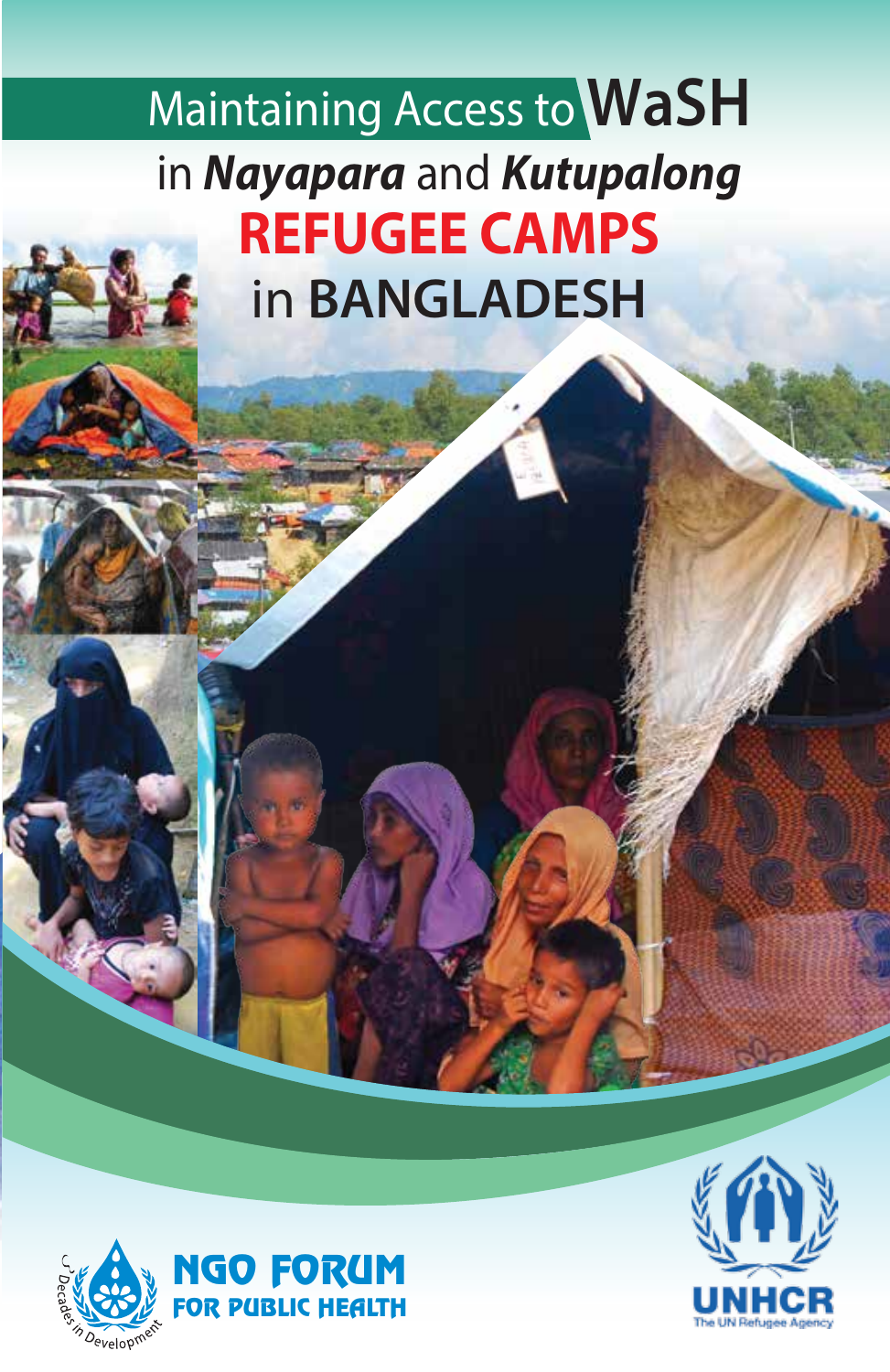### **The PROJECT**

The Project seeks to ensure water supply, sanitation, hygiene practices and waste management in official camps of Nayapara & Kutupalong and their extensions, focusing on meeting the UNHCR standards of the services.

### **Background Incorporating Present Context**

Since the beginning of Rohingya influx in Bangladesh in **1991/1992**, the UNHCR has been providing basic humanitarian supports in the official camps of Nayapara and Kutupalong for over **33,542** refugees in cooperation with the government, UN agencies and NGOs. Since March 2016 NGO Forum for Public Health has been involved in the implementation of this project that brings comprehensive WASH support to presently new arrivals Rohingya refugees sheltered in these camps contributing to their improved Public Health.

At the outbreak of fresh attacks on Rohingya population in the Rakhine State of Myanmar since 25 August 2017, Bangladesh has hosted approximately **628,978** refugee population in different location of Ukhia and Teknaf upazilla of Cox's Bazar district. (Source: UNHCR Family counting fact sheet; 05 December 2017). Considering the severity of the crisis, the Project has extended its emergency WASH assistance based on the joint need assessment leaded by UNHCR. It accommodates challenges such as minimizing risks of diseases outbreak, women and girls' protection, secondary contamination of drinking water, lack of space, environment conservation, along with waste management in the new extension areas of Kutupalong.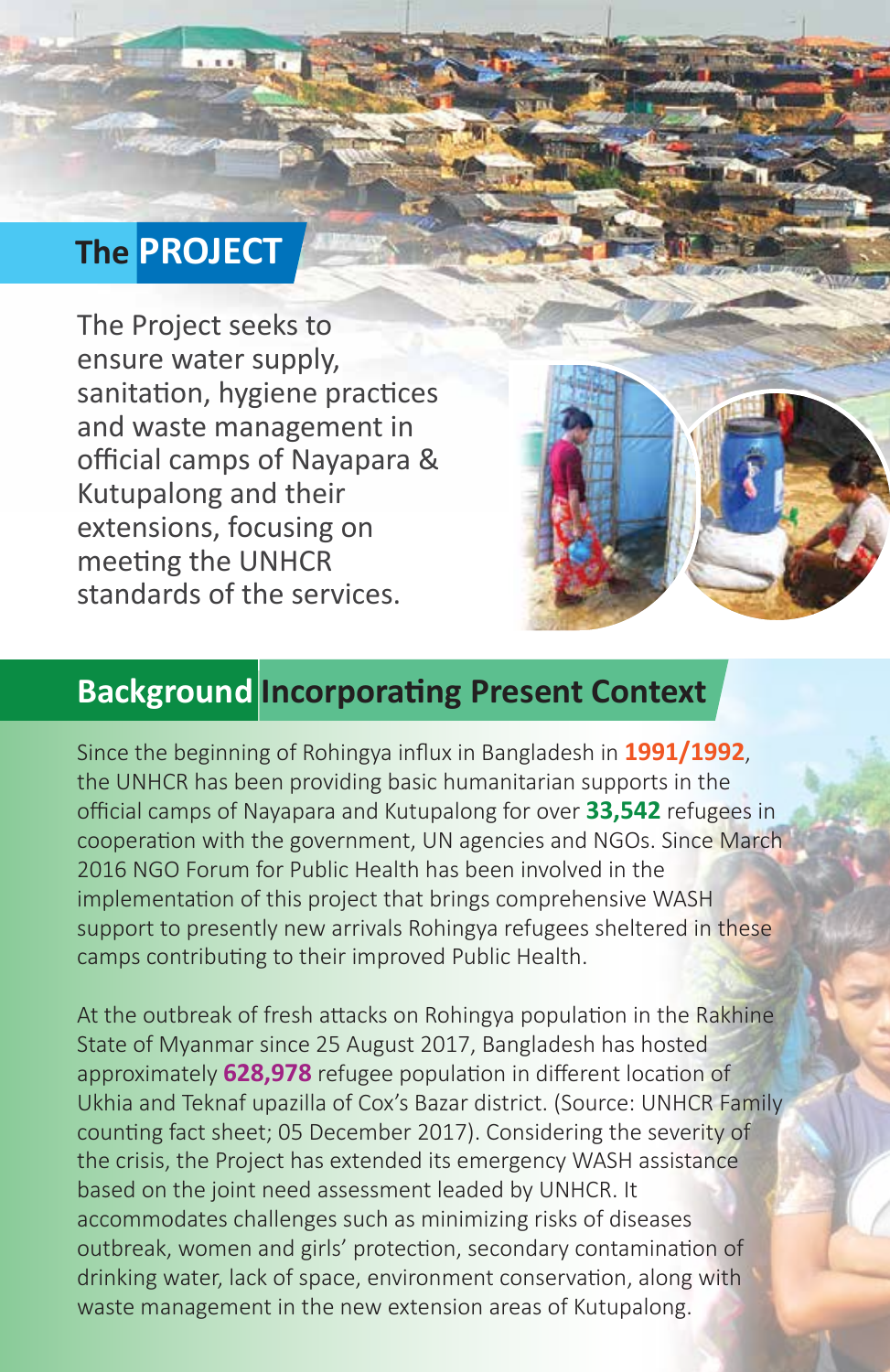# **Objective(s) and Intended Impact**

The Project objective is to provide maintenance of sanitation facilities, fecal sludge and solid waste management and promote alternative renewable energy to ensure that sanitation standards are met for the camp population. The Project seeks to achieve the following two goals and objectives for each goals:

### **Goal: Protection and Mixed Solution**

**Objective-1** : Population living in satisfactory conditions of sanitation and hygiene

Output 1.1: Community sanitary facilities/ latrines constructed

Output 1.2: Household sanitary facilities /latrines constructed

*Objective-2* : Supply of potable water increased or maintained Output 2.1: Water system constructed, expanded and/or upgraded

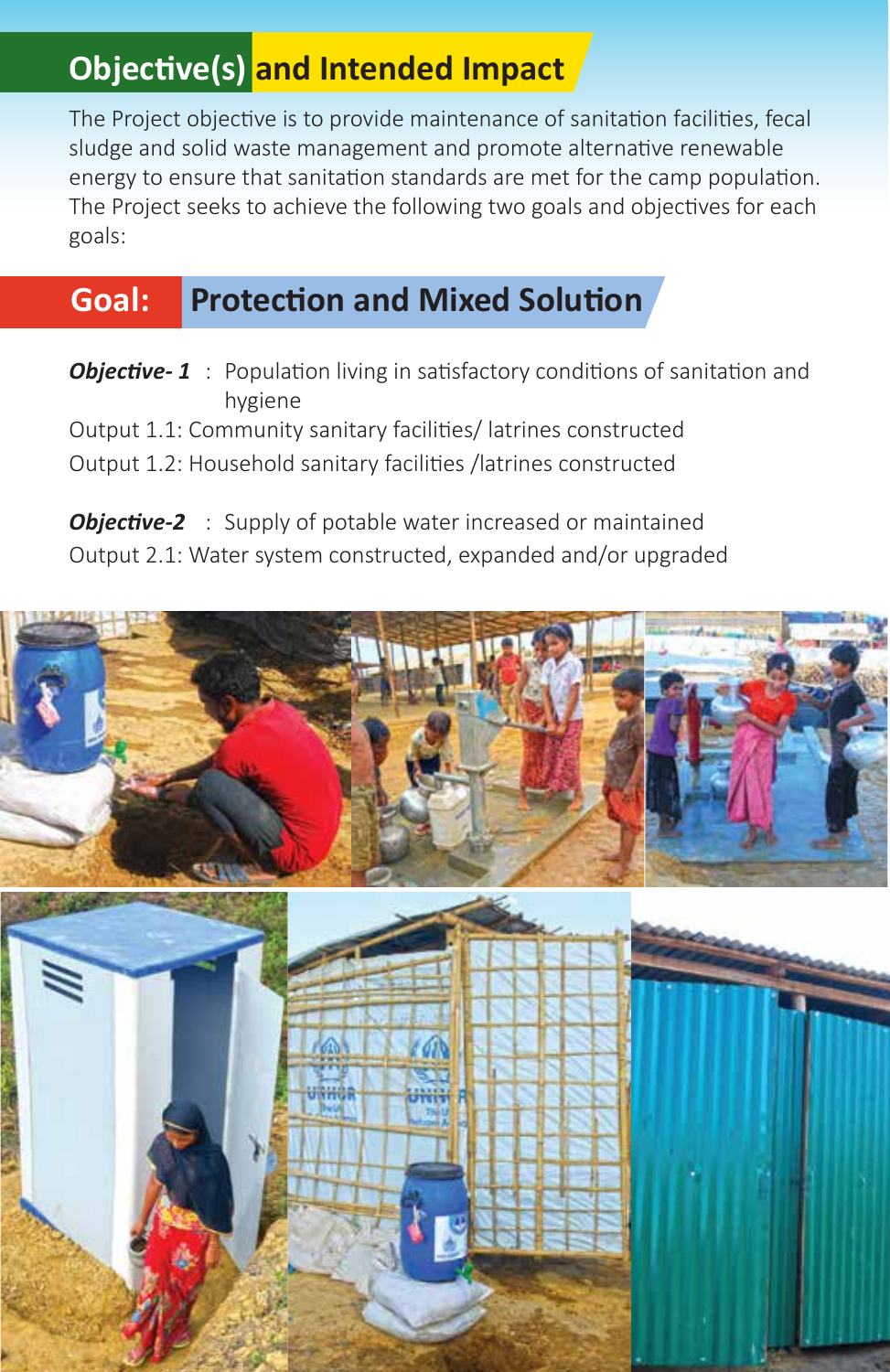## **Project's Population of Concern**

Registered Rohingya refugees in Nayapara and Kutuplaong camps, new arrivals of Rohingya refugees in the surroundings area of Nayapara camp and new arrivals of Rohingya refugees in the 07 zones (AA, BB, DD, EE, PP, OO & UU) of Kutupalong extension camp are the population for this project.

### **Implementation Approach**

Reaching and maintaining UNHCR's standard of WaSH

Ensuring necessary environmental and personal safety measures

Application of UNHCR WASH Emergency Tools in refugee settings

Intervention run by camp based offices and coordinated by Project Management Unit in Cox's Bazar

Getting community involved and maintaining joint monitoring system

Coordination among district and upazila level stakeholders (like DPHE, LGIs), national and international actors like Ministry of Disaster Management and Relief, UNCHR, RRRC, international NGOs and local/national NGOs

## **Major SERVICES**

### **under NGOF-UNHCR WaSH Project**

#### **Construction Work including Repairing**

- Safe Water Options
- Community latrines
- HH & shared latrines
- Bathing Cubicles
- Bio-gas Plants
- Community kitchen
- Garbage Bins
- Drainage
- **Incinerator**

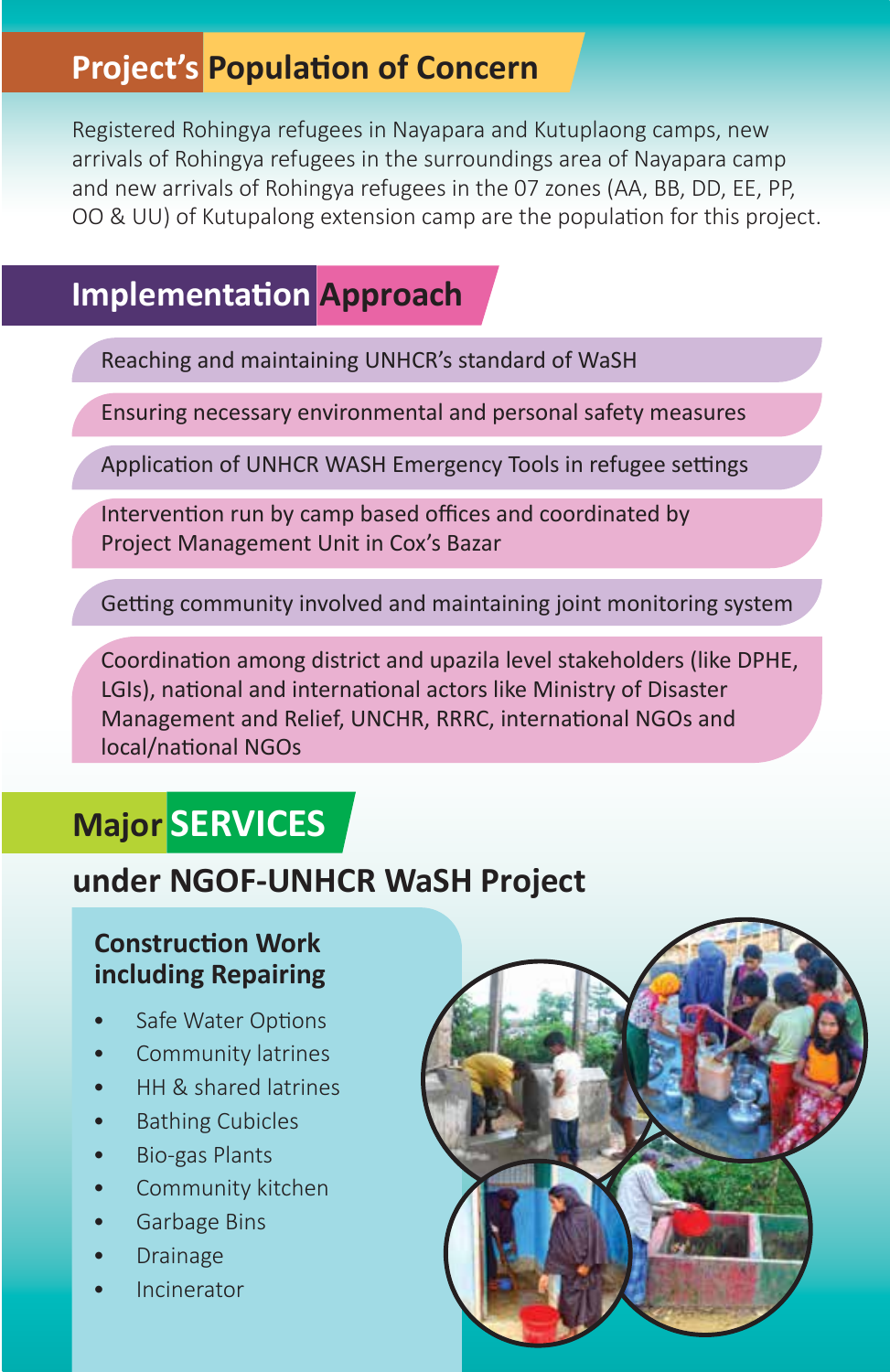### **Solid Waste Management Services**

- Distribution of buckets to ensure source separation method at HH level.
- Regular cleaning and maintenance of garbage bins.
- Transporting degradable waste from garbage bins to landfill sites.
- Transporting non-degradable waste from garbage bins to burning units or incinerators.

#### **Fecal Sludge Management Services**

- Transportation or empting of liquid sludge from holding tank/septic tank to dislodging ponds.
- Maintaining environment friendly sludge treatment facilities
- Taking necessary safety measures to minimize pollution.
- Ensuring community involvement for effective sludge management.

#### **Bio-gas related Services**

- Regular repairing and maintenance of Bio-gas plants.
- Regular repairing and maintenance of bio-gas run community kitchens.
- Capacity building of Bio-gas user commi�ees.









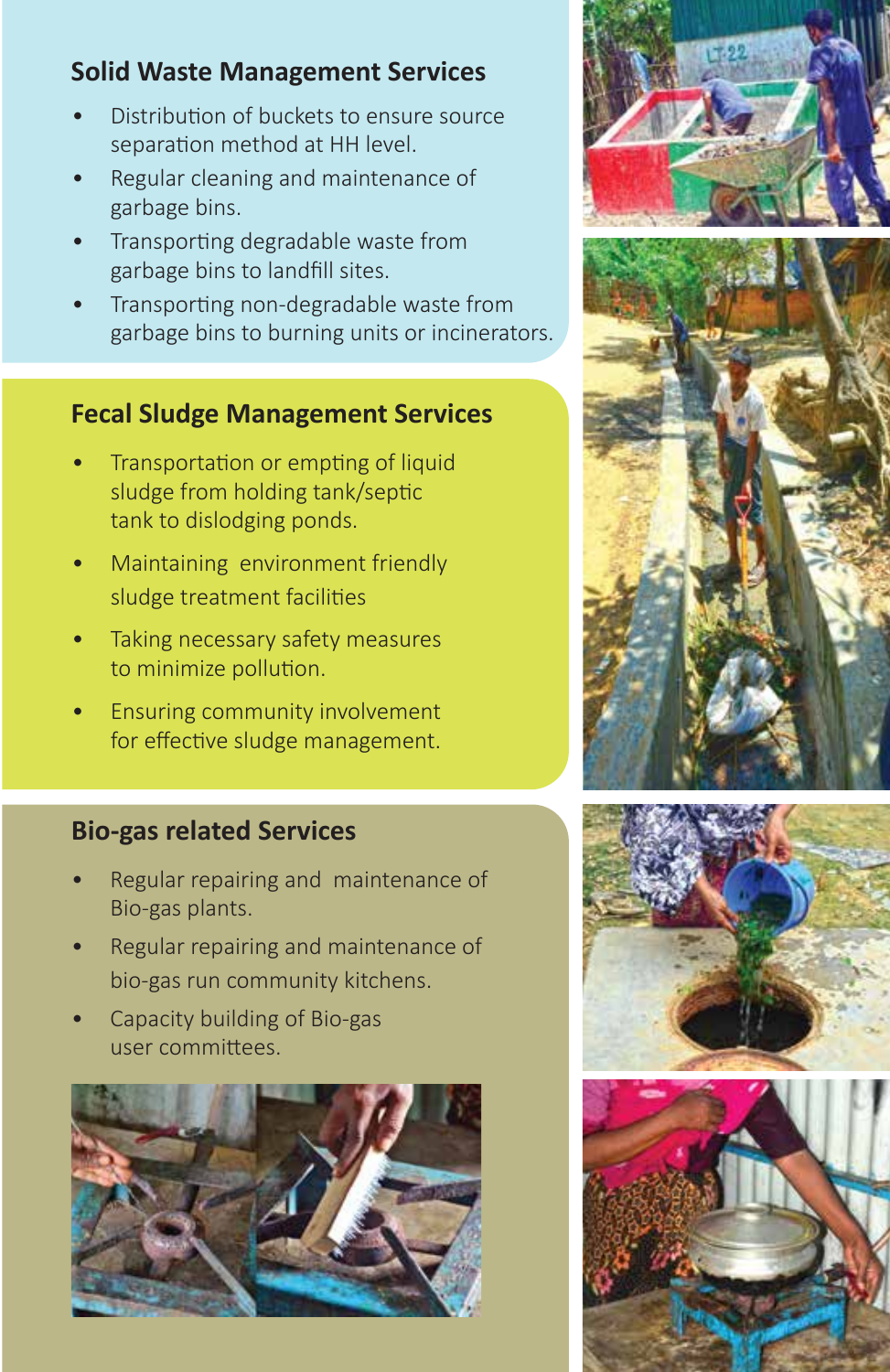

#### **Mass Awareness through Promotional Activities**

- Hygiene promotion sessions with women, men and children.
- Promotional activities for increasing the uses of Retained Heat Cooker (RHC).
- Documentary film development on RHC.
- National/international day observance programmes related to WaSH.
- Popular theatre, rally, film show & demonstration sessions.
- Development of camp specific hygiene promotion materials.
- Mass awareness through billboard, poster, massage board, etc.





FOR PUBLIC HEALTH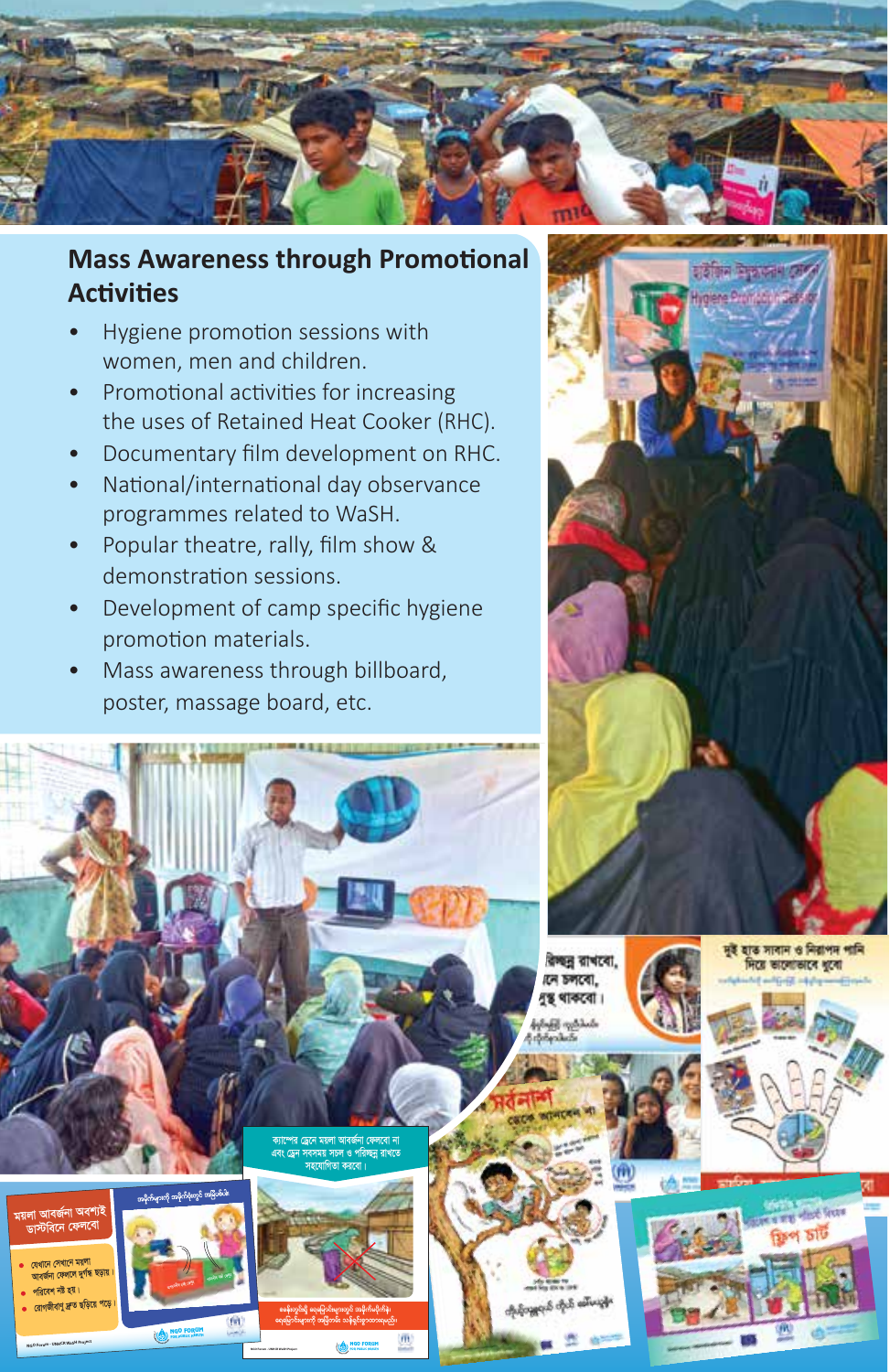

#### **Capacity Development to**

- Bio-gas user groups
- Latrine user groups
- Tube well caretaker groups
- WaSH Committee
- Camp Committee
- Volunteer- Disludging groups, Cleaning groups, Repair & Maintenance group, Hygiene promotion groups, etc.